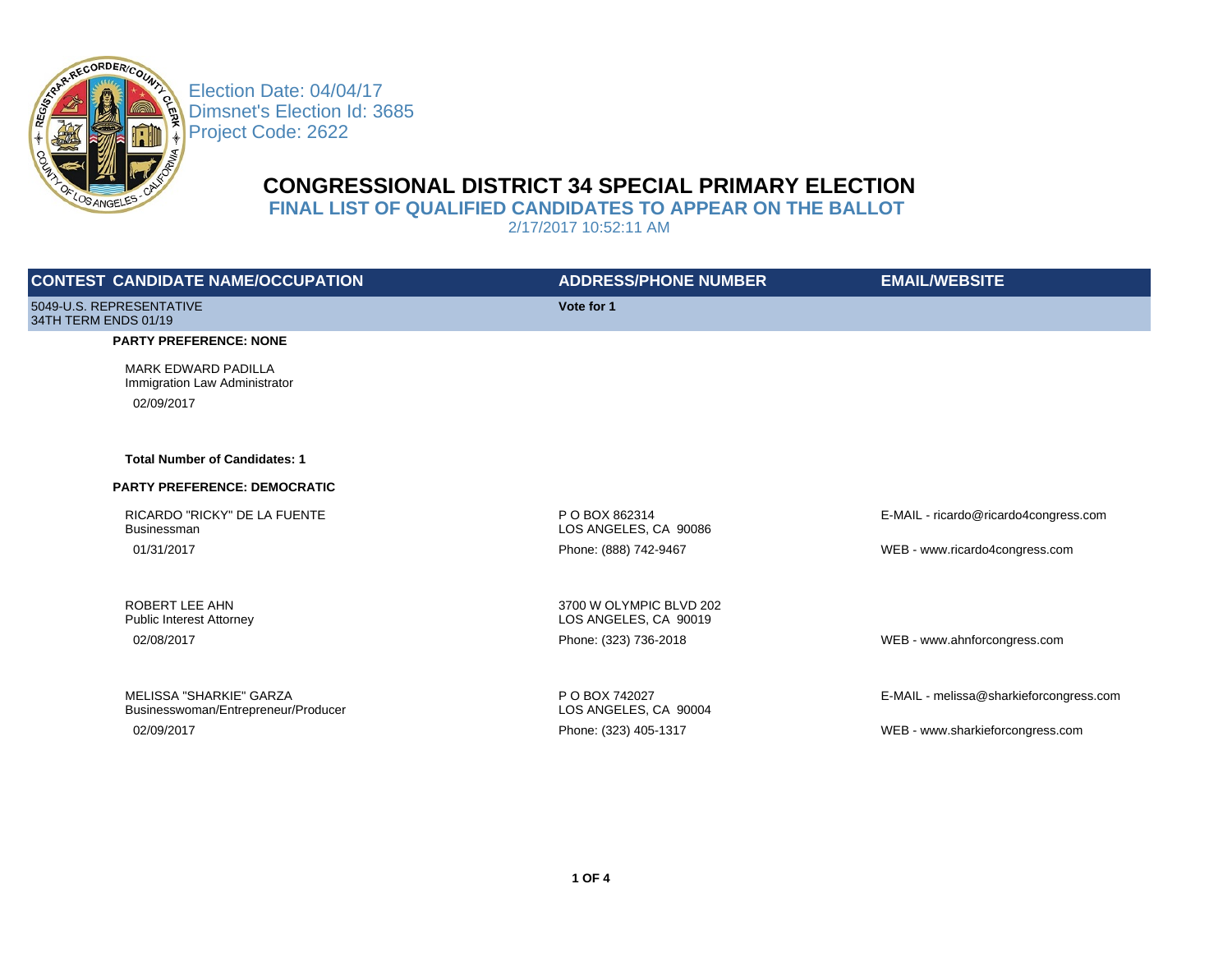| <b>CONTEST CANDIDATE NAME/OCCUPATION</b>               | <b>ADDRESS/PHONE NUMBER</b>                         | <b>EMAIL/WEBSITE</b>                            |
|--------------------------------------------------------|-----------------------------------------------------|-------------------------------------------------|
| 5049-U.S. REPRESENTATIVE<br>34TH TERM ENDS 01/19       | Vote for 1                                          |                                                 |
| ADRIENNE NICOLE EDWARDS<br><b>Community Organizer</b>  | P O BOX 811994<br>LOS ANGELES, CA 90012             | E-MAIL -<br>adriennedwardsforcongress@gmail.com |
| 02/09/2017                                             | Phone: (605) 521-7422                               | WEB - www.adrienneedwardsforcongress.com        |
| <b>SANDRA MENDOZA</b><br>Educator/Public Administrator |                                                     | E-MAIL - sandraforcongress@gmail.com            |
| 01/30/2017                                             | Phone: (323) 825-9225                               | WEB - www.sandramendoza.org                     |
| <b>TENAYA WALLACE</b><br>Civic Engagement Strategist   |                                                     | E-MAIL - tenaya4congress@gmail.com              |
| 02/08/2017                                             | Phone: (310) 359-3631                               | WEB - www.tenaya4congress.com                   |
| ARTURO CARMONA<br>Presidential Campaign Advisor        | 6021 N FIGUEROA ST<br>LOS ANGELES, CA 90042         |                                                 |
| 02/09/2017                                             | Phone: (323) 723-2934                               | WEB - www.arturoforcongress.com                 |
| YOLIE FLORES<br><b>Education Non-Profit Director</b>   | 1577 COLORADO BLVD<br>LOS ANGELES, CA 90041         | E-MAIL - yolie@yolieforcongress.com             |
| 02/07/2017                                             | Phone: (310) 968-5729                               | WEB - www.yolieforcongress.com                  |
| <b>JIMMY GOMEZ</b><br>State Assemblymember             | 3756 W AVENUE 40 STE K 117<br>LOS ANGELES, CA 90065 | E-MAIL - info@jimmygomezforcongress.com         |
| 02/03/2017                                             | Phone: (323) 452-2915                               | WEB - www.jimmygomezforcongress.com             |
| SARA HERNANDEZ<br><b>Education Non-Profit Director</b> | 506 S SPRING ST 13464<br>LOS ANGELES, CA 90013      | E-MAIL - info@sarahernandezforcongress.com      |
| 02/08/2017                                             | Phone: (213) 219-6046                               | WEB - www.sarahernandezforcongress.com          |
| VANESSA L. ARAMAYO<br>Anti-Poverty Non-Profit Advisor  | 2112 1/2 COLORADO BLVD<br>LOS ANGELES, CA 90041     | E-MAIL - vanessa@vanessaforcongress.com         |
| 02/08/2017                                             | Phone: (323) 487-9464                               | WEB - www.vanessaforcongress.com                |
|                                                        |                                                     |                                                 |
|                                                        |                                                     |                                                 |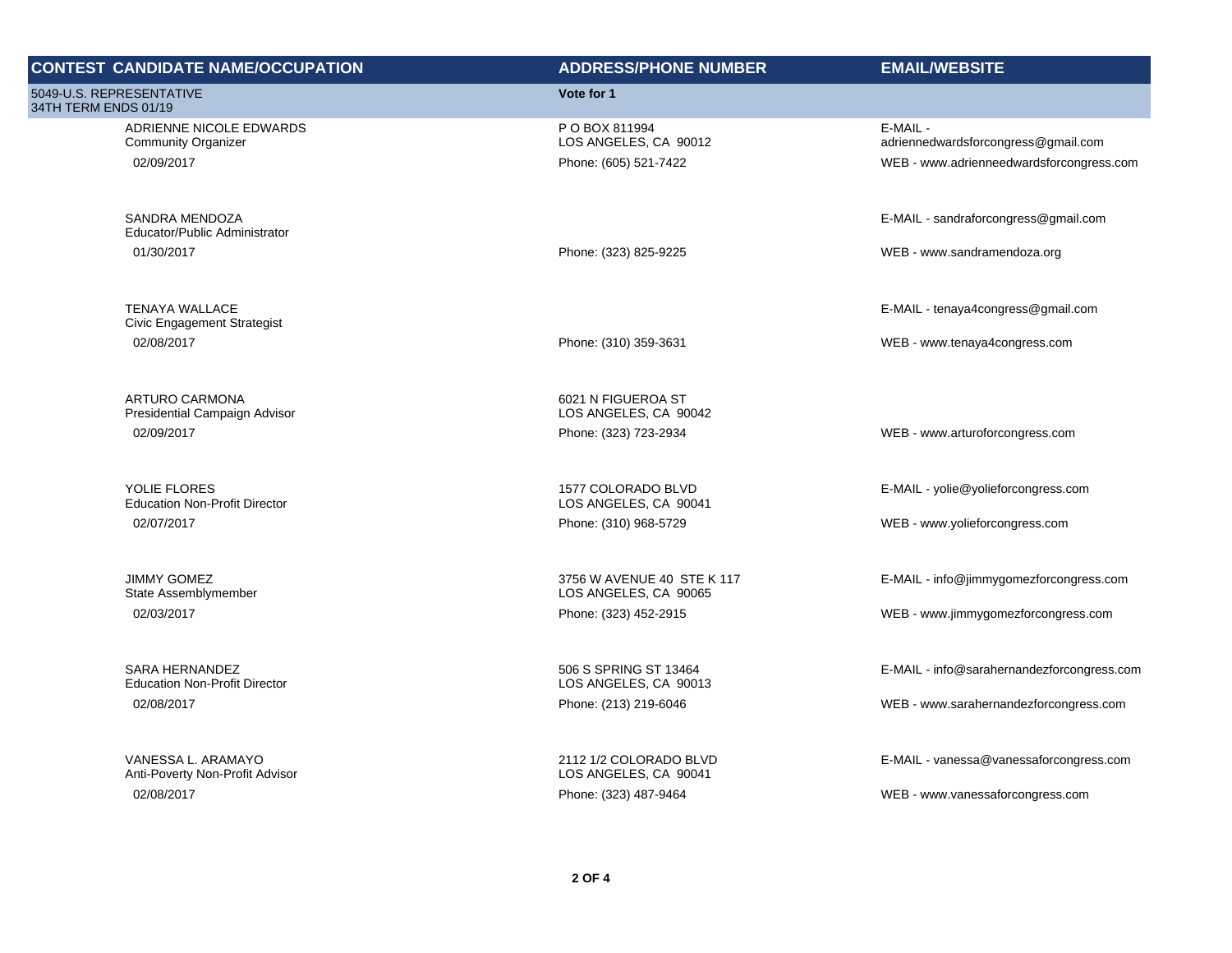# **CONTEST CANDIDATE NAME/OCCUPATION ADDRESS/PHONE NUMBER EMAIL/WEBSITE**

5049-U.S. REPRESENTATIVE 34TH TERM ENDS 01/19

> MARIA CABILDO Economic Development Director

ARMANDO SOTOMAYOR Community Volunteer 02/09/2017 Phone: (626) 399-4891

RAYMOND MEZA Community Organizer

ALEJANDRA CAMPOVERDI Multicultural Community Advocate

TRACY VAN HOUTEN Aerospace Engineer

STEVEN MAC Military Officer/Prosecutor

RICHARD JOSEPH SULLIVAN Attorney

WENDY CARRILLO Journalist/Community Advocate

### **Vote for 1**

3756 W AVENUE 40 STE K 150 LOS ANGELES, CA 90065

5921 TERRACE DR LOS ANGELES, CA 90042

P O BOX 421571 LOS ANGELES, CA 90042 02/08/2017 Phone: (310) 597-5853 WEB - www.raymondmeza.com

> P O BOX 811812 LOS ANGELES, CA 90017

P O BOX 32190 LOS ANGELES, CA 90032 02/09/2017 Phone: (323) 499-8939 WEB - www.tracyvh.com

> 4770 YORK BLVD 114 LOS ANGELES, CA 90042

219 S BARRINGTON 217 LOS ANGELES, CA 90049

1234 S FIGUEROA LOS ANGELES, CA 90012

E-MAIL - maria@mariacabildo.com

02/09/2017 Phone: (323) 631-4802 WEB - www.mariacabildoforcongress.com

E-MAIL - info@raymondmeza.com

E-MAIL - info@alejandracampoverdi.com

02/09/2017 Phone: (626) 512-3482 WEB - www.alejandracampoverdi.com

E-MAIL - info@tracyvh.com

E-MAIL - info@macforcongress.com

02/08/2017 Phone: (323) 825-1622 WEB - www.macforcongress.com

E-MAIL - chieftrialcounsel@gmail.com

2/9/2017 Phone: (310) 926-5413 WEB - www.richardsullivanforcongress.com

E-MAIL - info@votewendycarrillo.com

2/9/2017 Phone: (323) 686-8434 WEB - www.votewendycarrillo.com